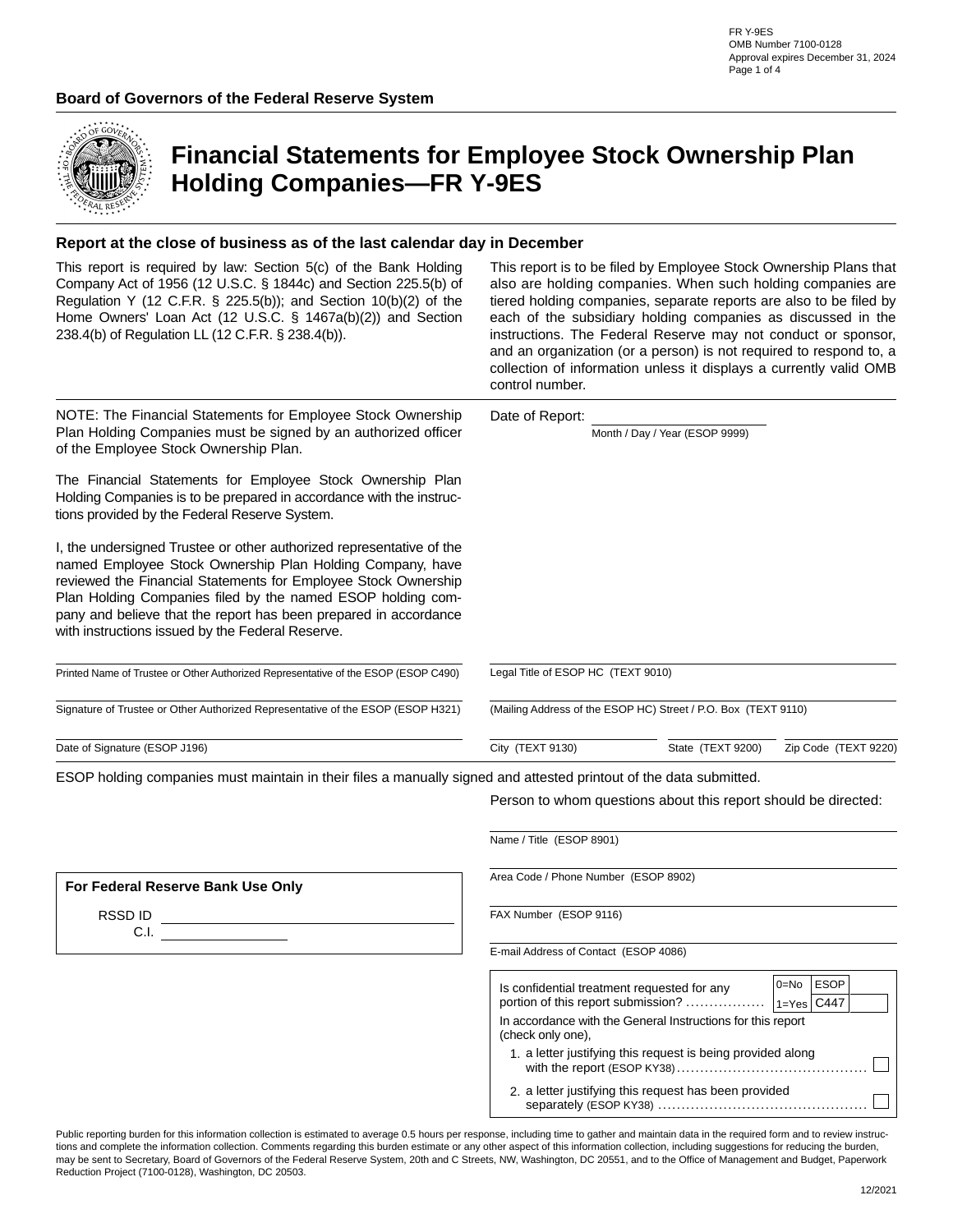#### **For Federal Reserve Bank Use Only** RSSD ID C.I.

FR Y-9ES Page 2 of 4

## **Financial Statements for Employee Stock Ownership Plan Holding Companies**

The Statement of Changes in Net Assets is to be reported on a calendar year basis in thousands of dollars.

### **Schedule SC—Statement of Changes in Net Assets Available for Benefits (for the Calendar Year)**

| Dollar Amounts in Thousands   ESOP                                                          |             | Amount |      |
|---------------------------------------------------------------------------------------------|-------------|--------|------|
| 1. Net appreciation (depreciation) in fair value of investments:                            |             |        |      |
|                                                                                             | C316        |        | 1.a. |
|                                                                                             | C317        |        | 1.b. |
|                                                                                             | C318        |        | 2.   |
|                                                                                             | C319        |        | 3.   |
|                                                                                             | C320        |        | 4.   |
|                                                                                             | C321        |        | 5.   |
|                                                                                             | 3328        |        | 6.   |
|                                                                                             | C323        |        | 7.   |
|                                                                                             |             |        |      |
|                                                                                             | C324        |        | 8.   |
|                                                                                             | C330        |        | 9.   |
|                                                                                             | C325        |        | 10.  |
|                                                                                             | C326        |        | 11.  |
|                                                                                             |             |        | 12.  |
|                                                                                             |             |        |      |
|                                                                                             | C328        |        | 13.  |
|                                                                                             | C329        |        | 14.  |
| 15. End of year: net assets available for benefits (sum of item 13 and item 14) (must equal | <b>ESPT</b> |        |      |
|                                                                                             | C342        |        | 15.  |

## **Schedule SB—Statement of Net Assets Available for Benefits**

| Dollar Amounts in Thousands ESOP                                                     |              | Amount |      |
|--------------------------------------------------------------------------------------|--------------|--------|------|
| <b>Assets</b>                                                                        |              |        |      |
|                                                                                      | C322         |        | 1.   |
| 2. Holding company securities:                                                       |              |        |      |
|                                                                                      | C331         |        | 2.a. |
|                                                                                      | C332         |        | 2.b. |
| 3. Bank securities:                                                                  |              |        |      |
|                                                                                      | C333         |        | 3.a. |
|                                                                                      | C334         |        | 3.b  |
|                                                                                      | $\vert$ C335 |        | 4.   |
|                                                                                      | $\vert$ C336 |        | 5.   |
|                                                                                      | C337         |        | 6.   |
|                                                                                      | $\vert$ C363 |        | 7.   |
|                                                                                      | COO9         |        | 8.   |
|                                                                                      | $\big $ C338 |        | 9.   |
|                                                                                      |              |        | 10.  |
| Liabilities                                                                          |              |        |      |
|                                                                                      | C339         |        | 11.  |
|                                                                                      | $\big $ C340 |        | 12.  |
|                                                                                      | C341         |        | 13.  |
| 14. Total liabilities (sum of items 11 through 13) ……………………………………………………………………   2948 |              |        | 14.  |
| <b>Net Assets Available For Benefits</b>                                             |              |        |      |
|                                                                                      |              |        | 15.  |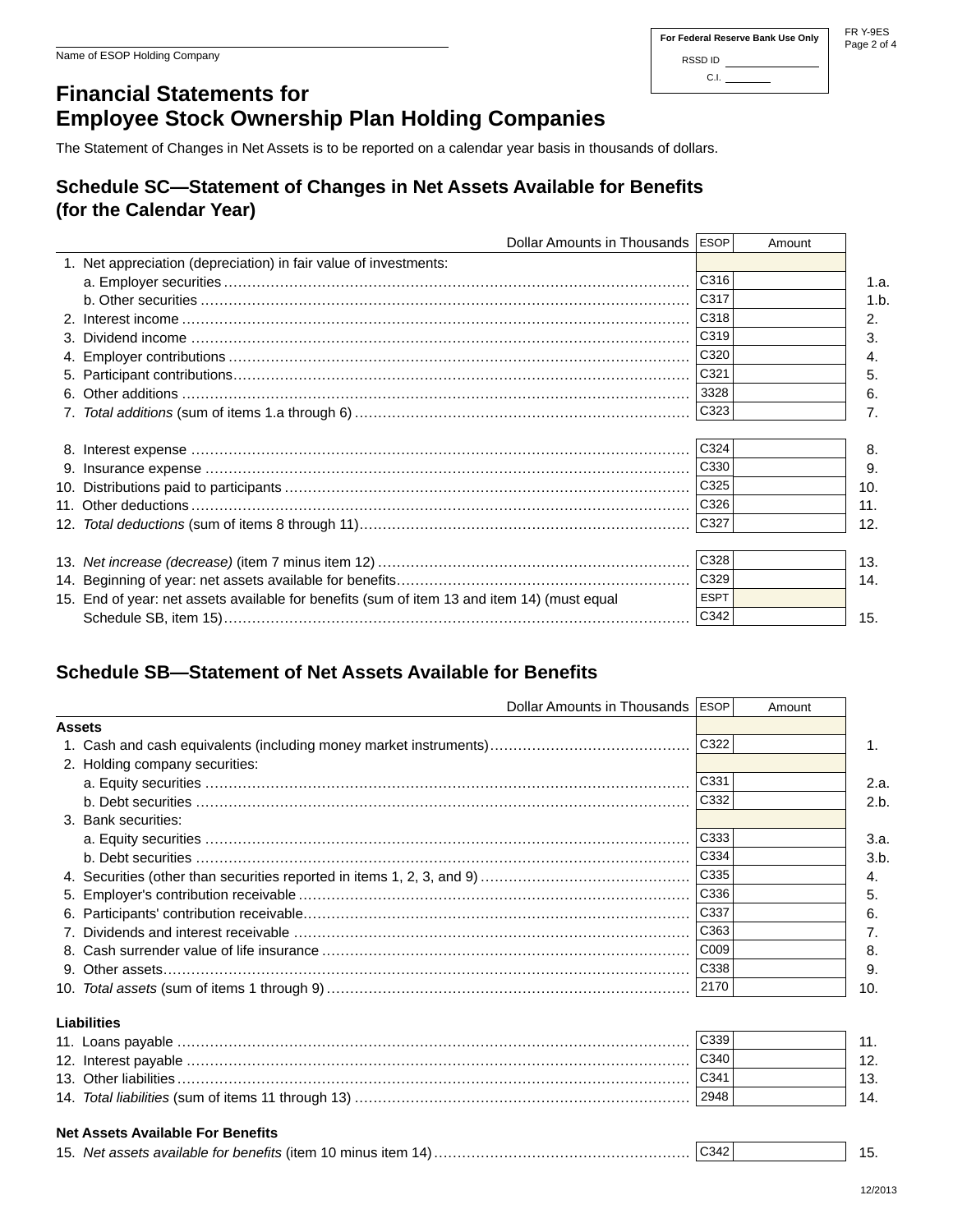### **Schedule SB-M—Memoranda**

|                                                                                                                                                                              |                  |                  | M.1.             |
|------------------------------------------------------------------------------------------------------------------------------------------------------------------------------|------------------|------------------|------------------|
| 1. Sponsoring employer<br>(TEXT 9152)                                                                                                                                        |                  |                  |                  |
| 2. Shares held by ESOP:                                                                                                                                                      | <b>ESOP</b>      | Number           |                  |
|                                                                                                                                                                              | C343             |                  | M.2.a.           |
|                                                                                                                                                                              |                  | Percentage       |                  |
|                                                                                                                                                                              | 7285             |                  | M.2.b.           |
|                                                                                                                                                                              |                  | Number           |                  |
|                                                                                                                                                                              | C344             |                  | M.2.c.           |
|                                                                                                                                                                              | C345             |                  | M.2.d.           |
|                                                                                                                                                                              |                  | Percentage       |                  |
| e. Percentage of holding company shares held by ESOP included in 2.d                                                                                                         | 7286             |                  | M.2.e.           |
|                                                                                                                                                                              |                  | Number           |                  |
| f. Number of holding company shares allocated to ESOP participants                                                                                                           | C346             |                  | M.2.f.           |
| 3. Amount of ESOP debt reported as contra-equity by the sponsoring employer or unearned                                                                                      |                  | Amount           |                  |
| ESOP shares on:                                                                                                                                                              |                  |                  |                  |
|                                                                                                                                                                              | C347             |                  | M.3.a.           |
|                                                                                                                                                                              | C348             |                  |                  |
|                                                                                                                                                                              |                  | Date             |                  |
|                                                                                                                                                                              | C349             |                  |                  |
| a. Accounted for under AICPA Statement of Position 76-3 or Statement of Position 93-6                                                                                        |                  | Number           | M.4.             |
|                                                                                                                                                                              | C350             |                  |                  |
|                                                                                                                                                                              | C <sub>351</sub> |                  | M.4.a.<br>M.4.b. |
| b. Total number of plan participants as of December 31 of the report year<br>5. Estimated employer liability for payment of plan benefits/distributions within two (2) years |                  | Amount           |                  |
|                                                                                                                                                                              | C352             |                  |                  |
|                                                                                                                                                                              |                  |                  | M.5.             |
| 6. The net amount of plan participant balances eligible for diversification under the                                                                                        | $\vert$ C353     |                  |                  |
|                                                                                                                                                                              |                  |                  | M.6.             |
|                                                                                                                                                                              |                  | $0 = No$ ESOP    |                  |
| 7. Did the plan engage in any transaction with parties-in-interest during the current report year?                                                                           |                  | $1 = Yes$ $C354$ |                  |
|                                                                                                                                                                              |                  |                  | M.7.             |
|                                                                                                                                                                              |                  | ESOP<br>$0 = No$ |                  |
| 8. Has there been a change in plan trustees or the plan administrative committee during the current                                                                          |                  | $1 = Yes$ $C355$ |                  |
|                                                                                                                                                                              |                  |                  | M.8.             |

1. See FASB ASC Subtopic 718-40, *Compensation-Stock Compensation—Employee Stock Ownership Plans* and ASC Subtopic 105-10,  *Generally Accepted Accounting Principal—Overall* for additional information.